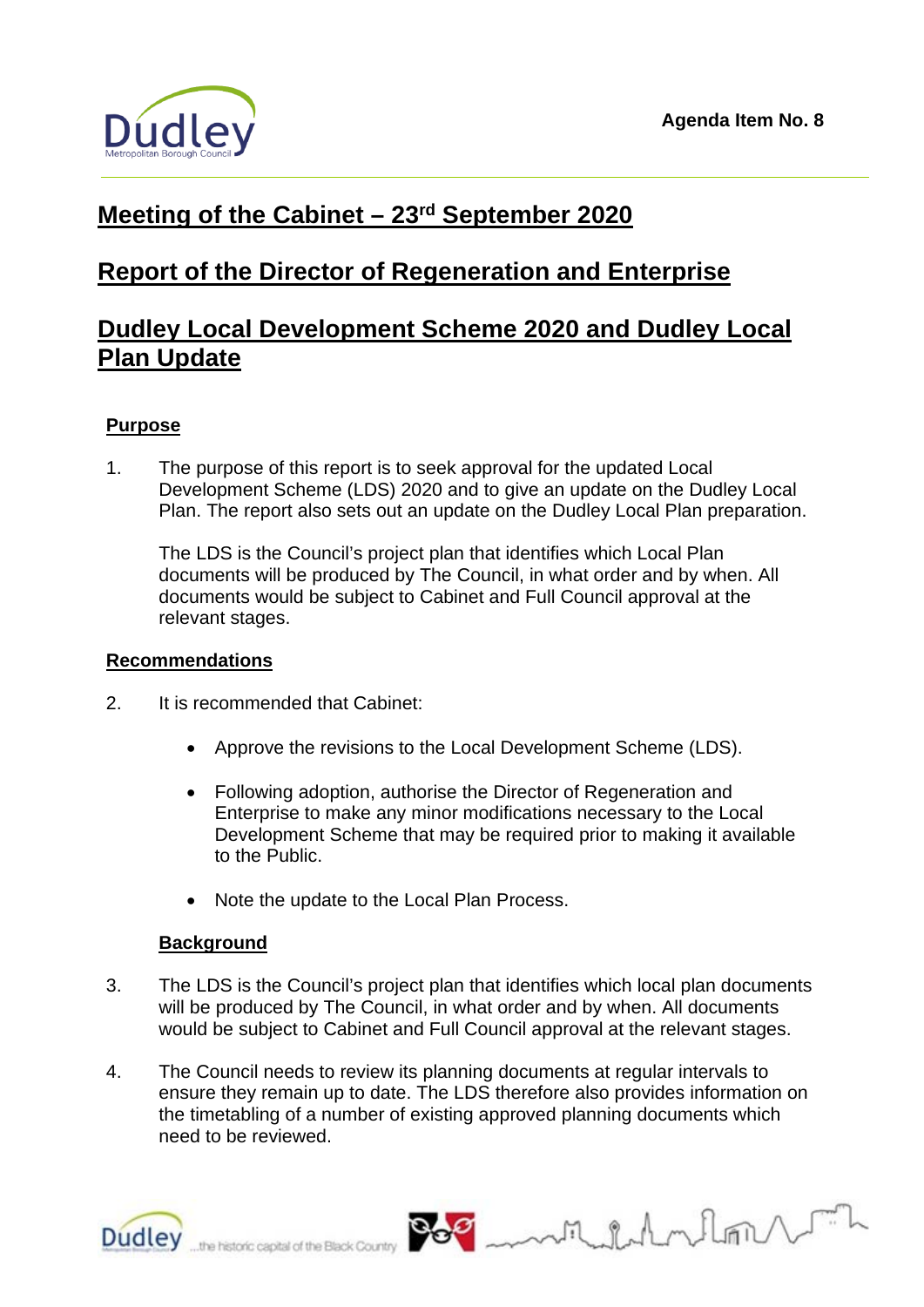- 5. The revised Local Development Scheme (LDS) covers the period 2020-2024. It provides a summary of planning policy documents, as well as timescales for their progression, what stage they are currently at and the anticipated date of their adoption. The LDS will be updated as and when required should a significant change in timetabling of documents occur.
- 6. The policy documents set out within the LDS are referred to collectively as the Dudley Local Plan and are used as a basis for assessing and determining planning applications within the Borough. The main Local Plan documents which are currently proposed to be delivered within the 2020-2024 timeframe are:
	- The Black Country Plan (formerly the Black Country Core Strategy)
	- The Brierley Hill Plan (Area Action Plan review)
	- Residential Design Guide SPD, formerly the New Housing Development SPD
	- Lye Supplementary Planning Document
- 7. Every Local Planning Authority must produce a Local Plan to meet the requirements of the National Planning Policy Framework (NPPF) 2019. The NPPF requires that the Plan should steer future development over a period of at least 15 years (NPPF Paragraph 22) and should be reviewed every five years (NPPF Paragraph 33) and meet stringent guidelines across a range of land use issues including:
	- allocating land for housing
	- creation of employment opportunities
	- identifying necessary infrastructure improvements; and
	- safeguarding environmental assets and heritage.
- 8. The process of preparing a new Local Plan is carried out in accordance with the regulations set out within the Town and Country Planning (Local Planning) (England) Regulations 2012.
- 9. Since the last update to the LDS the Health and Wellbeing Supplementary Planning Document (SPD) review has been postponed until more work is progressed on the Black Country Plan (BCP) to allow for a higher overarching policy to be in place that will give the SPD more weight when considering planning applications. Health and Wellbeing is continually being intergraded across planning and we continue to work closely with Public Health.
- 10. The existing BCP timetable was approved by ABCA in June 2019 and subsequently updated in Dudley's Local Development Scheme (LDS) which obtained Cabinet approval in October 2019. Under this timetable the draft Plan would be published for public consultation in October – November 2020 with an expected adoption date in March 2023.
- 11. In recent months there are several external factors which have implications for the existing timetable. These being:
	- Measures that have been put in place since March 2020 to respond to Covid- 19 and the impact this is having on capacity for officers to deliver the work that is required in the current timescales;

Milhalm

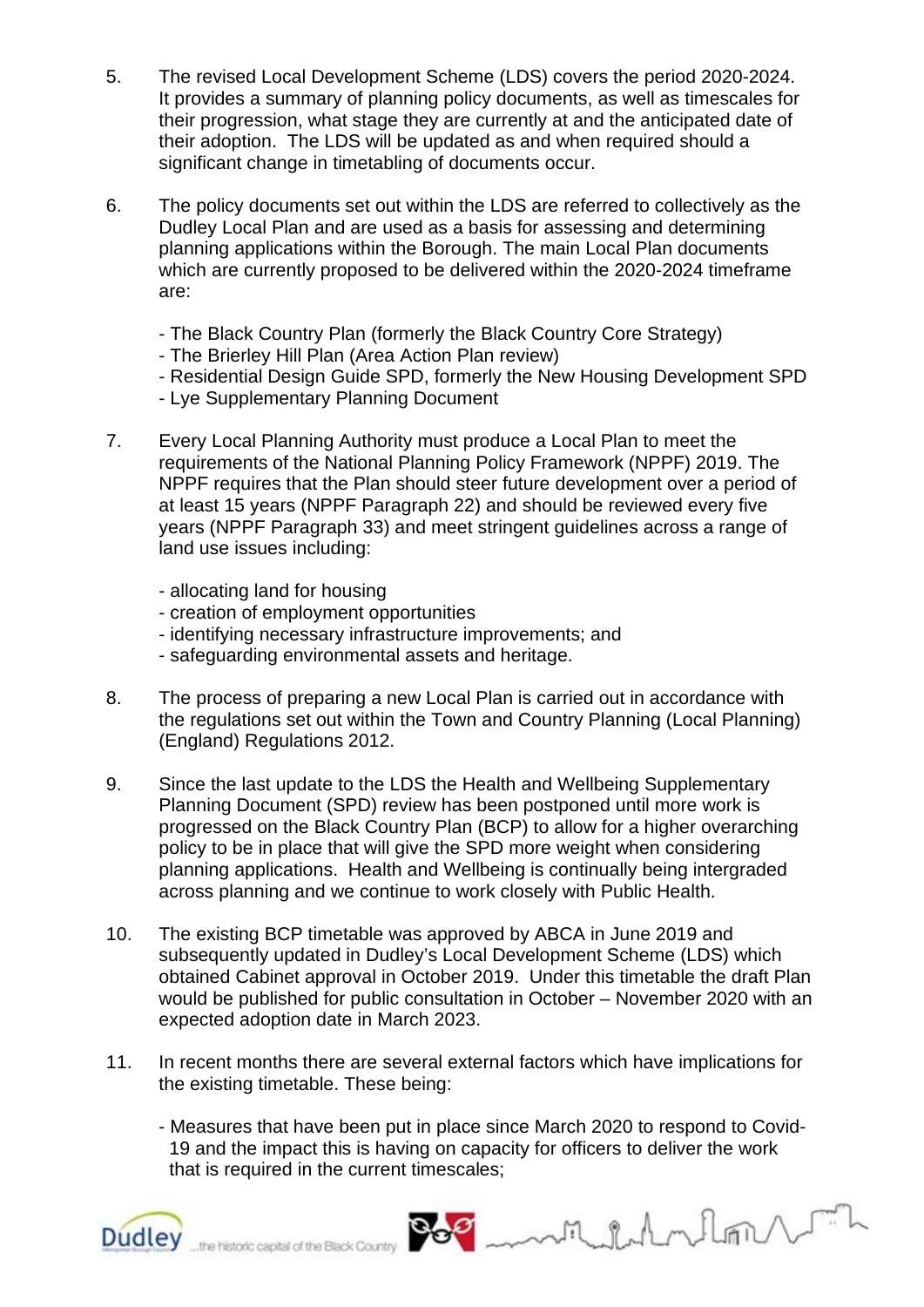- The longer-term economic impacts of the current Covid-19 pandemic, and the effect this may have on Draft Plan preparation.

12. In view of the above delays, officers presented a number of timetable options which were considered by ABCA Leaders at its meeting on 20<sup>th</sup> May 2020. ABCA Leaders agreed the following timetable recommendation.

| <b>Plan preparation stage</b>          | <b>Timescale</b>        |
|----------------------------------------|-------------------------|
| Cabinet consideration of Draft Plan    | <b>July 2021</b>        |
| <b>Draft Plan Public Consultation</b>  | August - September 2021 |
| Cabinet consideration of Publication   | <b>July 2022</b>        |
| version of BCP                         |                         |
| <b>Publication Public Consultation</b> | August - September 2022 |
| <b>Submission of Plan</b>              | <b>March 2023</b>       |
| <b>Examination</b>                     | April 2023 - March 2024 |
| <b>Adoption</b>                        | April 2024              |

- 13. Cabinet should note that as a result of the timetable delay, this will involve extending the time period of the Plan from 2038 to 2039. This is to ensure that we have a 15-year plan in place from the formal adoption date in 2024. As a result of this, an additional year's worth of housing need requirement (approximately 3,700 homes) will need to be added to the overall housing land requirement.
- 14. Due to uncertainty around the outcomes of the Government White Paper Planning for the Future (August 2020) which is out for consultation until 22<sup>nd</sup> October 2020 any timetabling of work on The Community Infrastructure Levy (CIL) Charging Schedule (review) has been placed on hold, and will be reviewed once any revisions and implications to CIL and infrastructure spending are clearer.

## **Council Plan and Borough Vision**

15. TheLocal Development Scheme will play an important part in delivering the spatial and land use aspects of the Dudley Borough Vision 2030, particularly as it relates to housing, employment, transport, environment and education goals. The Black Country Plan and the Brierley Hill Area Action Plan (AAP) review will provide the regeneration framework for areas across the Borough.

## **Finance**

16. The costs of preparing the Black Country Core Strategy review is funded from existing budgets and resources dedicated to the production of Local Plan Documents and other such statutory planning documents.

ruldnlan